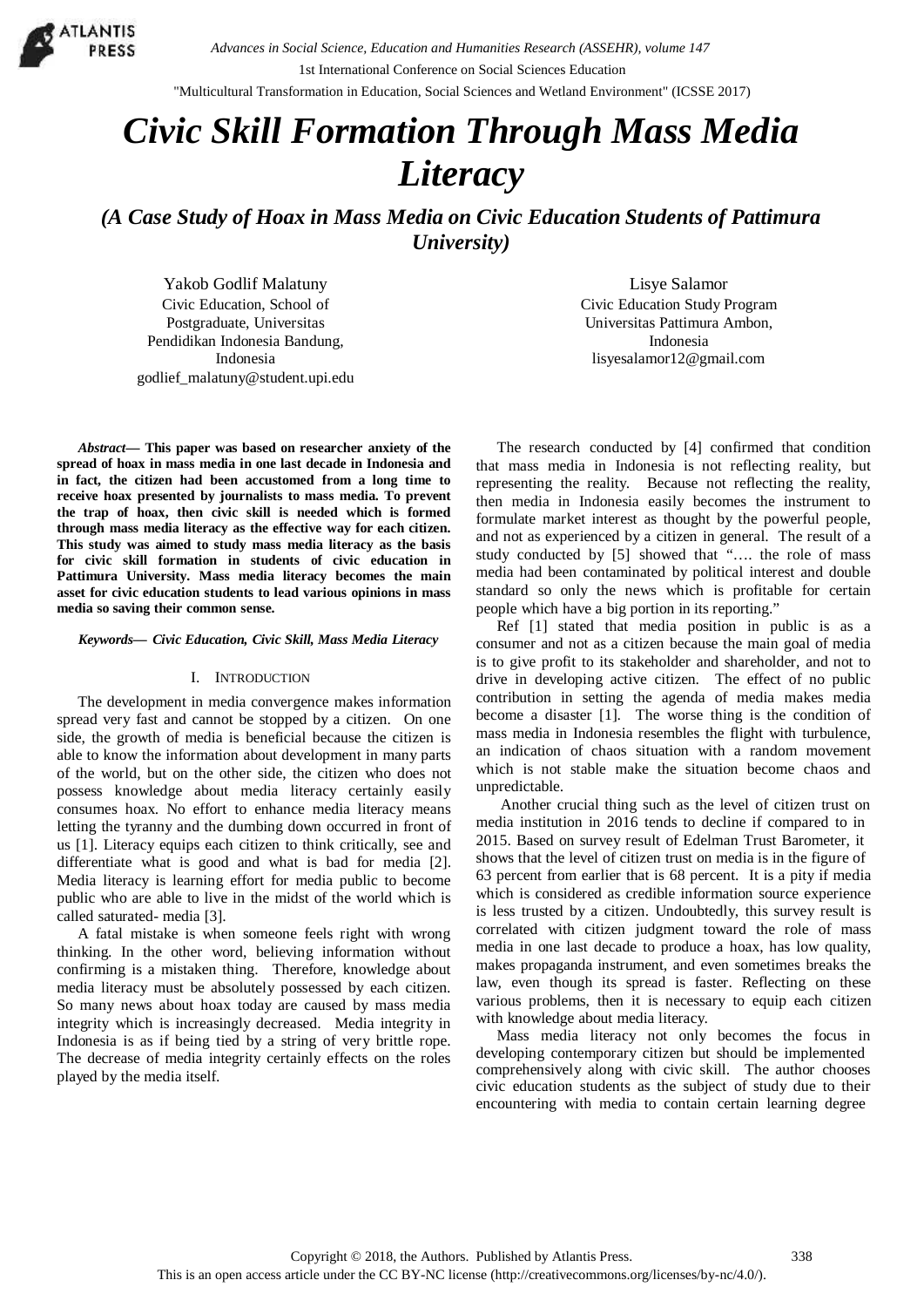**ATLANTIS** 

about civic issues. Civic Education students are thought as an important element of the young generation. It is on young generation that the life future of the nation is stake [6]. Therefore, it is necessary to equip each young generation with knowledge of media literacy. Due to the intensity of bad news in mass media which is increasingly increased, but less compensated by understanding that each media message contains manifest and latent function, and then they only become passive media consumer.

#### II. METHOD

The approach used in this study was qualitative by using case study method. The reason to choose this approach was to analyze deeply and comprehensively civic skill formation through mass media literacy. It means that researcher wanted to analyze deeply and completely about the matters which become the object of study based on the facts obtained in the field in accord with data analysis result of the study conducted.

Ref [7] suggested that case study is research strategy in which the researcher investigates a program, activity, process or a group of individuals thoroughly. Ref [8] stated that case study is empirical investigation toward contemporary phenomena in the context of real life, particularly when the boundary between phenomena and context is not quite clear. This approach strongly emphasizes data authentic explain what is become the focus of study. This assertion is reasonable because researcher conducted the study about Civic Skill knowledgeable,<br>Formation through Mass Media (Case Study of Hoax in Mass thinking skill. Formation through Mass Media (Case Study of Hoax in Mass Media on Civic Education Students of Pattimura University).

Regarding with that, the researcher uses technologies such as in-depth interview, observation, and documentation study in the form of data collection or documentation related to this study. Researcher held an interview with Civic Education students to find out civic skill formation through mass media literacy. To obtain clear and qualified informant in answering the problem of study, the researcher used a purposive sampling technique to determine subject or object of study in accord with the goal of this study itself, by using personal consideration of the researcher himself in accord with the topic of each problem which wants to be answered. Data were collected by using observation, interview, and documentation study was done by a researcher at Civic Education students of University of Pattimura, Ambon.

Categorization and data grouping process was done in a stage based on information from an informant and then was interpreted in a theoretical framework and conceptual perspective in the description.

*1) Data reduction*

Data reduction is analysis process to narrow, categorize, and orient the study result by focusing on the things which are considered important for the researcher, in the other word, data reduction is aimed to obtain understanding about data which had been collected from result of field note by summarizing, and clarifying based on problem and the aspects of problem being studied.

*2) Data display*

Data display is a collection of information arranged which will give a description of study completion, in the other word displaying data in detail and arranging it by searching its relation pattern. Data display which is arranged briefly, clearly and in detail but completely will make easier to understand the descriptions of aspects studied both completely and part by part. Data display next is presented in the form of essay or report in accord with data of study result obtained.

*3) Conclusion and Verification*

Conclusion drawing or verification is the effort to search the meaning and explanation toward the data which had been analyzed by searching the important things. This conclusion is arranged in the form of easy and brief statement by referring to the aim of study. These are procedures the researcher do in conducting this study. By doing this stages, it is expected that the study done can obtain data which fulfill the criteria of a study, namely reliable and accountable.

### III. RESULT AND DISCUSSION

## *A. The Process of Civic Skill Formation in Civic Education Students Through Mass Media Literacy*

Each citizen should enhance intellectual skill through mass media literacy [9].Furthermore, [10] asserted that intellectual skill is the most important part to create a citizen who is knowledgeable, effective, and responsible such as critical In addition, to participate effectively and responsibly in public affairs, it need to possess a set of knowledge and intellectual skill and effective and responsible participation skill need to be enhanced further through dispositions development which enhances individual ability to play role and in the health political process [11].

Media literacy has inseparable relation to civic skill, complete each other like one coin with two different faces. Media literacy will form and support student intellectual and participation skill of Civic Education students in understanding various information and give a contribution to decision making. The study result found that Civic Education students who possess intellectual skill are able to differentiate the true news and hoax in mass media. They refer carefully to news sources which are credible and have legality in Indonesia, such as Metro TV. TV One, Kompas TV, Net TV, Detik.com, and Ambon Express and Kabar Timur as local print media in Maluku Province. Doing crosscheck toward the credible news source is the right and a wise step which is done by each media individual.

According to [12], thinking ability aspect is the skill to: (1) determine the credibility of a source, (2) differentiate between the relevant and the irrelevant, (3) differentiate the fact from judgment, (4) identify and evaluate unspoken assumption, (5) identify the existing bias, (6) identify a viewpoint, (7) evaluate the evidence offered to support confession. "Furthermore, they can differentiate the true news and untrue news (hoax) in mass media by referring to the fact, data, place and time of the event, and the actors involved in that event as the news reported by mass media to the public. Correspondence theory asserts that if a statement does not accord with or refer to the valid fact, then this statement is a lie [13]. This theory should become preference to each student of Civic Education when confirming news.

Meanwhile, active participation of civic education students in living the life of nation and state is seen from their wise step in posing the question directly through interactive telephone,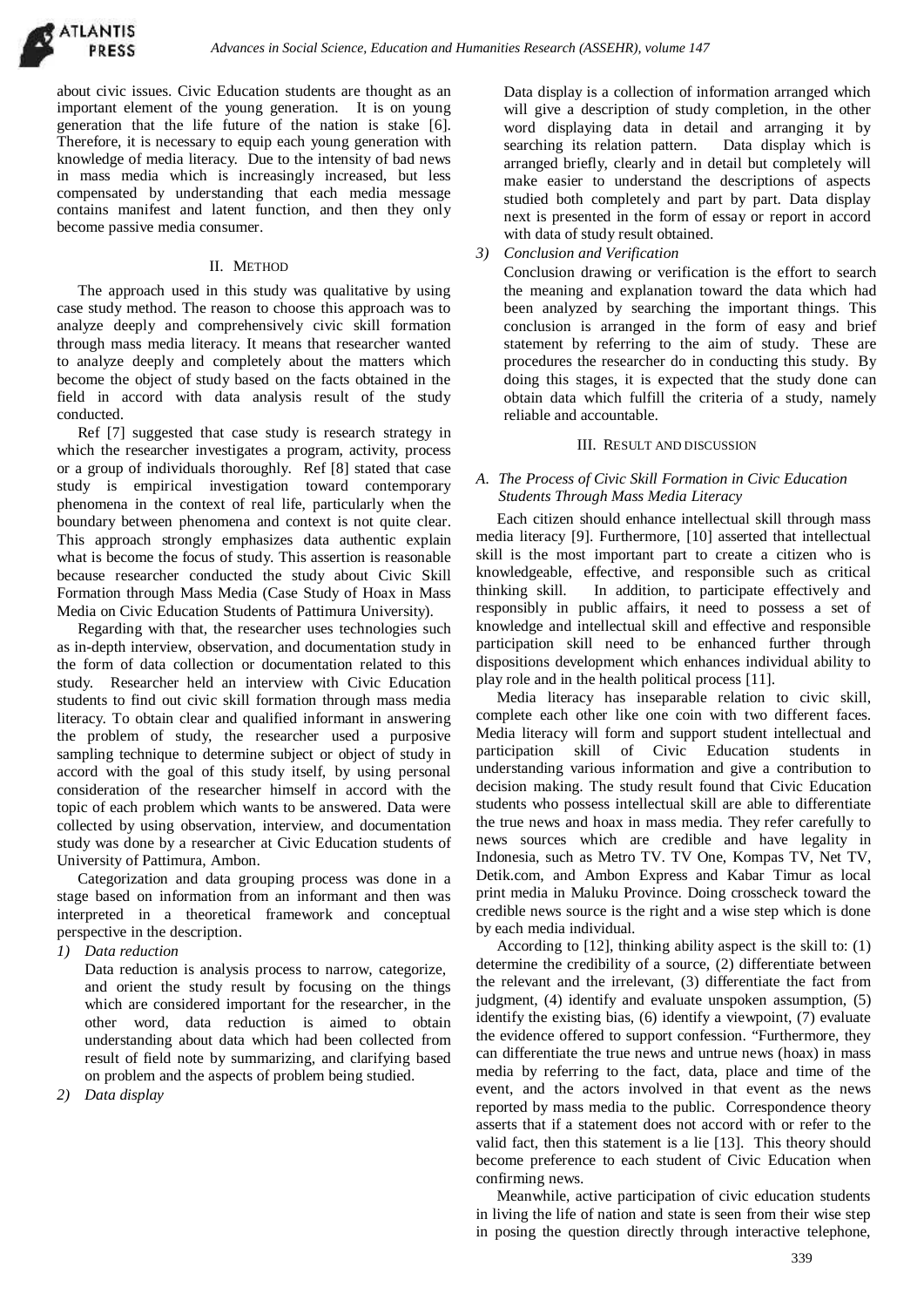

short message sending, and send a message through email to mass media staff. There are some who visit the web and use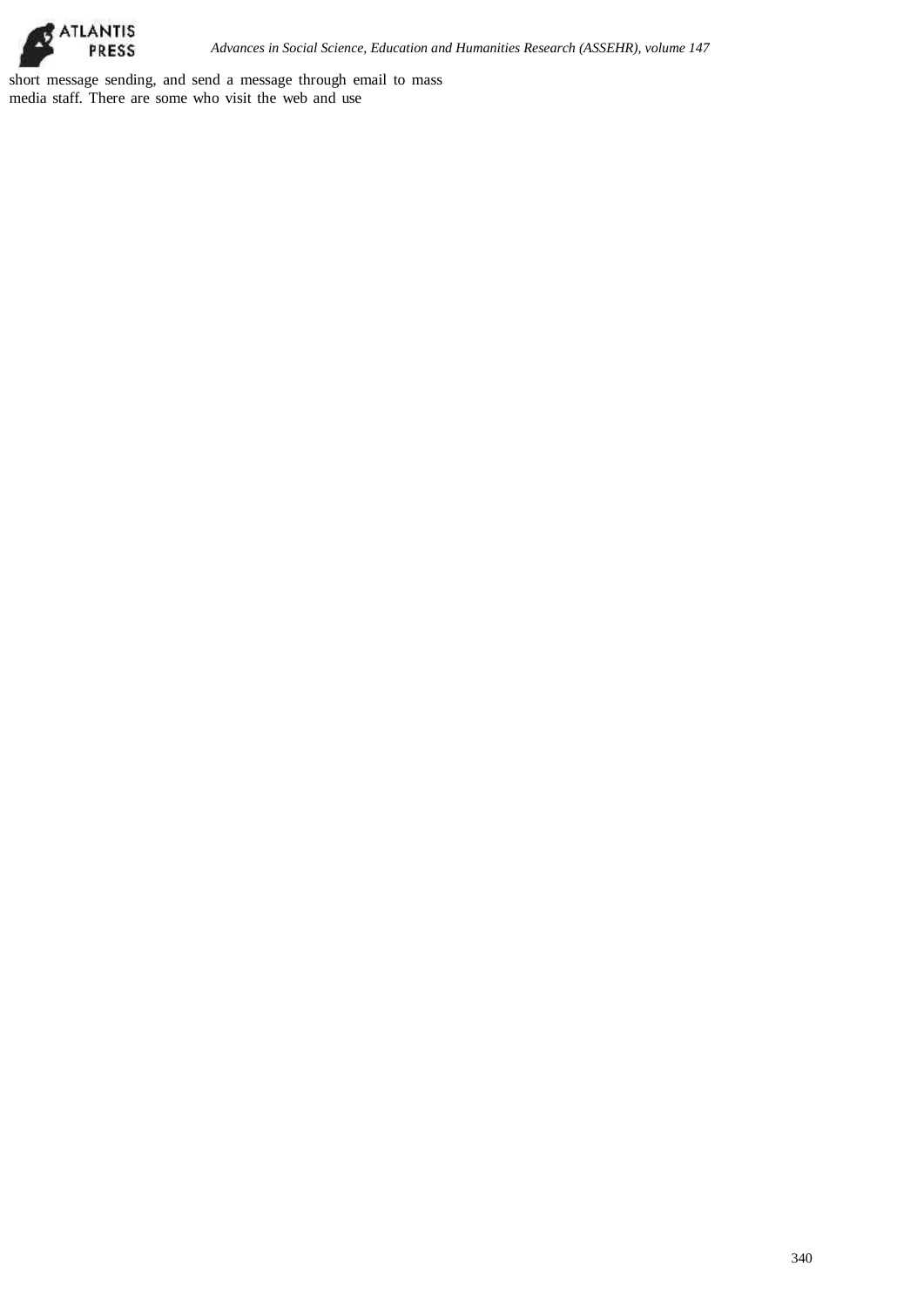social media, such as Facebook or Twitter to contact the persons who report that news in mass media. Their skill to pose a question to mass media not only limited in a direct way. The other alternative they use is to pose the question indirectly concerning news presented by mass media to them. The question they pose then is answered by themselves based on analysis result of news in mass media. Interacting is responding to another citizen. Interaction means asking, answer, and negotiating politely [14].

Furthermore, Civic Education students have been skillful in communicating with mass media, they often communicate directly with mass media through telephone, email, social media, visiting web/site of that mass media, even meet directly the journalist who cover the news to do check and recheck about the truth of news. Besides, there are some Civic Education students who choose to communicate with mass media indirectly. They always pose the questions, and then they use the news in mass media to answer various questions they pose. They asked about the truth of a news by using about media literacy. question words such as what, where, when, who, why and how. Bearing in mind that information in media mass today give direct effect to public opinions, such as spiral of silence theory which is proposed by [15] that mass media has a very strong effect on public opinion.

The categorization of literacy according to National Leadership Conference on Media Education in communication level is someone is able to communicate the message received from media in various forms to the other persons [16]. This step had been practiced by civic education students in which they had explained the news vividly to the other persons.

# *B. The Importance of Mass Media Literacy for Civic Education Students*

As if that the management staff of mass media in Indonesia is more responsible to media owner which invest the capital in media business than the citizen who becomes mass media public. Some mass media is controlled by influential companies. It can strongly determine the choice of news, the means to deliver it, and the amount of coverage. In general, these companies aim to get the profit. Because of this reason, the news which is unprofitable for media owner usually will not be covered.

Therefore, the activities should be prepared to educate media public to become a citizen who is literate to the various news in mass media. Citizen literacy toward various news in mass media becomes the main asset to save their common sense. Basically, this media literacy is learning effort for media audience so become audience who is able in the midst of the world called media-saturated [3], In addition, the important thing is that media literacy can equip each citizen to be able to reject and control each danger of bad news presented by mass media to public. The citizens who receive the news in mass media always takes a lesson.

According to [17] the main point of agenda-setting theory related to learning function of mass media. The assumption of this theory that public not only learns reporting issues but also learn how big the importance is given to an issue or topic

based on the way of mass media giving emphasis on that issue or topic. The things which are considered important by media then are considered important by the public. In the other word, media agenda then become public agenda.

Students who possess knowledge about media literacy certainly know agenda of mass media, including hoax presented by mass media. The study result found that media literacy is very important for education students as a young generation because they are easier to understand the various message from mass media, filter each news, not consume hoax, think critically and can differentiate hoax and true news. One important aspect of media literacy is a change of viewpoint toward mass media [18].

One important aspect of this mass media is s change of viewpoint toward hoax which had been spread in mass media which must be stopped by each student of civic education in order not to spread to other persons which will invoke a negative response by them who are still lack of knowledge The way to stop the hoax is by discussing with other people to open their mind to the truth of a story and encourage them not to spread it to others.

Another step is done by civic education students contacting mass media to clarify the bad news they present on "screen". Therefore. Media literacy reinforcement is needed in order that there is no more hoax which is like "snowball|" which finally will give large effect in human life aspects. Mass media, both electronic and print has educative and educative function depend on the message content of information conveyed [19]. Media literacy becomes the main asset for civic education students in digesting each message content of information from mass media.

Media is believed to have very big power to form opinion and trust, change lifestyle, and form the attitude based on control of public themselves [20]. More than this, the slogan "back to the big power of mass media" and critical theory which admits that media has legitimacy power and control and effected on capitalist and bureaucracy interest [21].

Reflected from various concepts of mass media above, thus civic education students need to have control as a mass media customer. One of right action from them toward various news in mass media is by doing control. This action enables them to prevent the trap of hoax which will impair their reason, due to the massive intensity of bad news in some decades in our country. Control toward various news presented by mass media is the wise and right step for each mass media customer.

In addition, they need to oversee the news in order to lead the true opinion in mass media, but maintaining the truth of news, and prevent the spread of bad news. Because the journalist is also human, they can make error unintentionally. Misspelling and grammar error can change the meaning of a sentence. The certain facts maybe not checked in advance. Because being hurried by the deadline for publication or printing, they also can-do error in typing the number.

A public ability which needs to be developed in this case is reinforcement in understanding the media message (literacy). Media literacy in consumption pattern of popular culture is a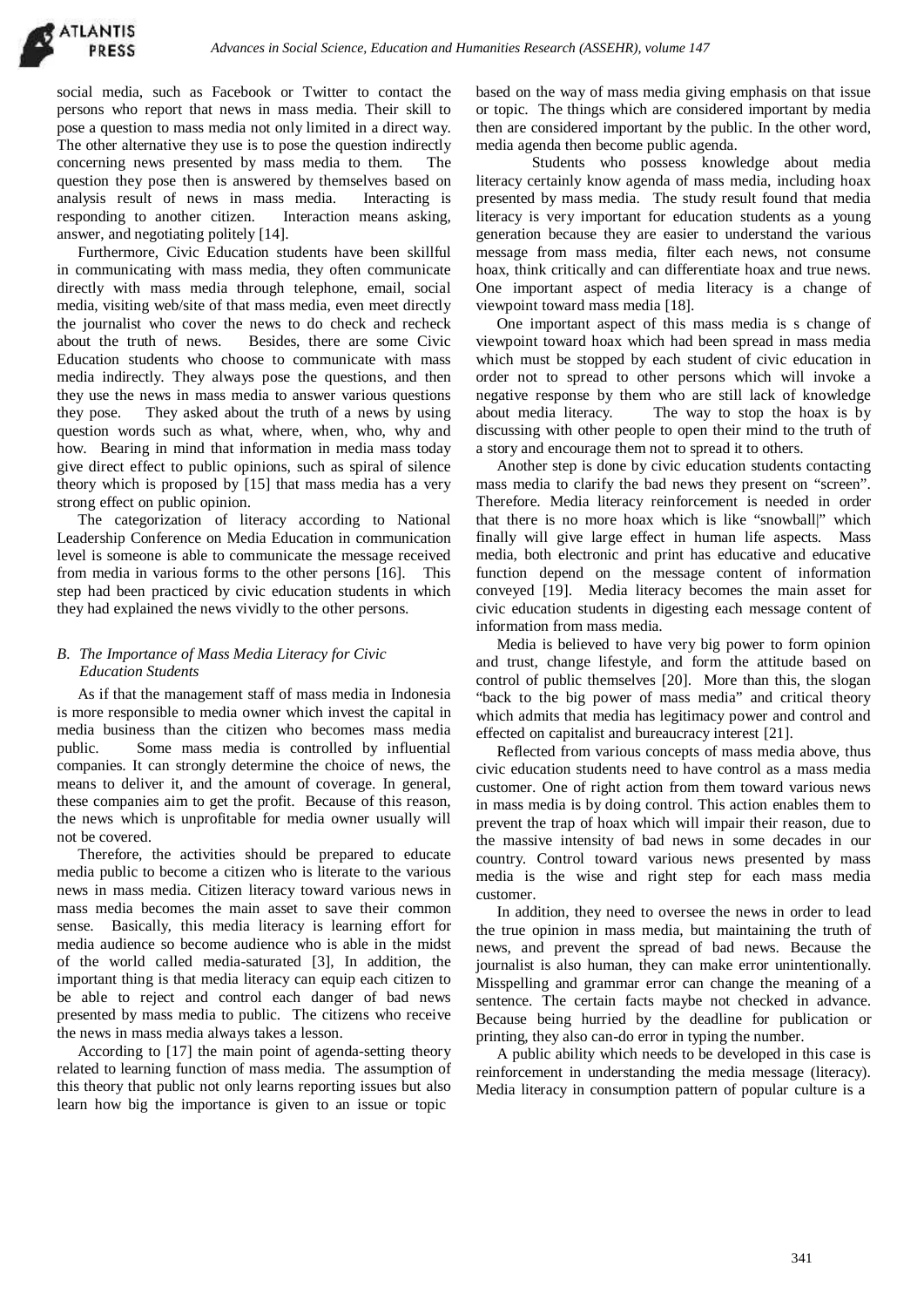necessity. Public needs to develop their literacy ability as a bargaining position to demand quality mass media. If media literacy had been deeply rooted in the mind of Civic Education students. Then it will become reinforcement medium for them to contribute to media agenda, the content of coverage, and regulation related to media.

The aim of media literacy is to give public control more than only interpret media text [22]. Media literacy is not categorization but a series of integration. Knowledge and skill in media literacy need to be learned and developed. With the multimedia approach, learning tool can be made since an early age. Media literacy can be integrated into the educational curriculum.

# *C. Hoax is Digested by Civic Education Students Without Verification*

Speaking about tax, today hoax becomes a hot issue for mass media and social media because it is considered make public anxious due to information which cannot be assured. The hoax is not a new thing. Similar to good news, hate news, even "mystical" news, the hoax has existed since people are found to send news. This hobby is rooted in the human exclusive ability to speak [6].

Now, hoax always becomes a trending topic in various mass media and social media because it is considered as one instrument which can break the unity both among nations and among religious believers in Indonesia. Hoaxes grow and become rampant in all Indonesian people. The result is public are increasingly made confused and ambiguous on how to identify the true news or not hoax. The rapid of communication tool development make public are easier to acquire various information and news as much as possible only in short time. But behind this ease, there is much false information spread and some people believe it to the truth.

The hoax had become stowaway in reporting in mass media. However, in its history, hoax had become "stowaway" of democracy [6]. Multiple verifications can prevent people from the trap of hoax. Unfortunately, each media consumer does not use multiple verifications when watching news which had became the main appetite for them in choosing the need for information. Inevitable, unconsciously they had become passive media consumer.

The study result found that Civic Education students as media consumer sometimes are tempted by hoax in mass media, and unconsciously had drowned them into the flow of hoax. They like the news they choose because the news is interesting, give a lesson, and suited with their hobby. Each student of Civic Education should be more active to filter and assure that each information stored in their mind is not hoaxed. In addition, Civic education students digest the news without confirmation because of the assumption that the news is derived from the credible source and supported by facts, but sometimes they do not confirm the television station which issue that news, even some believe that the television which issue that news is a credible one.

It is a big fool if one felling true with wrong thinking, believing information without confirming is a wrong thing,

due to the integrity of mass media in some decade in our country is increasingly declined, so we often can witness mass media which had been made to become an instrument of propaganda by certain actors.

Frequently, public perception is formed by mass media message, the reality description displayed by the news, advertisement and film then form a perception of some people on how they view the real world. According to [23] that we never conscious of what most happened in our brain, even though this activity often influences our conscious mind, this is not directly influenced another cognitive process. Our conscious is an act to oversee this cognitive activity at the highest level but only give limited and direct control.

## *D. Critical Thinking Skill Formation of Civic Education Students Through Mass Media Literacy*

Possessing critical thinking skill is the main asset for each citizen to lead various opinions in mass media, so the news consumed are really valid, not contain religious, racial and tribal issue and intergroup issue even though hoax can divide the elements of the nation. Ref [24] stated that globalization challenge in  $21<sup>st</sup>$  century demand each citizen to have characteristic, one of them is critical and systematical thinking ability. Possessing critical thinking or skillful thinking ability can build a democratic individual. For example, not getting used to being open mind is potential will invoke the conflict with other people. People who are trained with good thinking ability will consider themselves as having best thinking, and consider that other people have bad thinking. Be careful, a fatal accident is feeling right with wrong thinking [25].

According [26] that:

Critical thinking is the process of searching, obtaining, evaluating, analyzing, synthesizing and conceptualizing information as a guide for developing one's thinking with self-awareness, and the ability to use this information by adding creativity and taking the risk.

In addition, [27] expressed that critical thinking is thinking activity through complex thinking to analyze statement or argument and generalization toward special meaning and interpretation, through logical reasoning pattern and assumption understanding.

According to [28], someone who thinks critically will be able to identify the problem, ask something, give answer/argument, and find another information. Skill in interpreting, analyzing, and evaluating news to become an important indicator for civic education students to see deeper about the truth of news in mass media. The study result found that mass media literacy can make civic education students think critically various news in mass media. When watching the news, they always refer to credible news sources in Indonesia such as TV One, Kompas TV, I-News TV, detik.com which have legality and its news always refer to fact and data which are the true news source.

Civic education students who are smart and careful always doing check, recheck, and crosscheck. The true news certainly is tested even confirmed by another source. Then they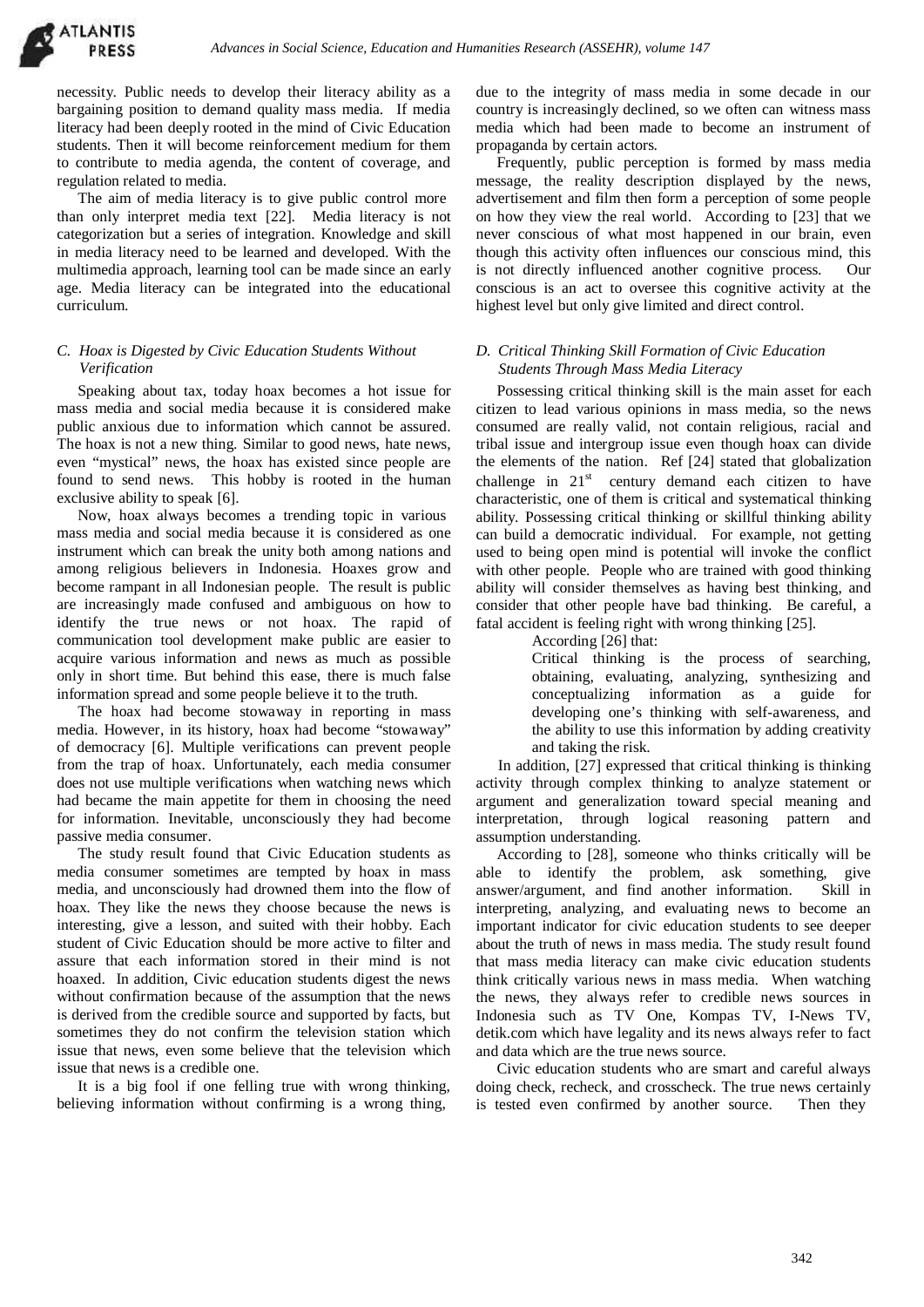compare the title and content of each news from these various media. This effort also can be done by seeing whether or not that media has valid legality, usually, stand out under CE or PT which has been registered in Ministry of Law and Human Rights.

The lie is indeed anxious even can harm the public interest, because hoax can result in slander. As proverb say that slander is crueler than murder. Therefore, a person who makes and spread hoax is the one who has bad behavior. Furthermore, a true news source always reports its news in detail, such as cover the fact, data, the place of the event, time and had based on confirmation result which has valid information. The credible source news reports the news with a certain condition, so the information is deserved as a news. These conditions are: news should be fact, the news is a current event (had not occurred), news should be balanced, should be complete (contain all elements of news), should be interesting and beneficial and arranged systematically.

Civic education students view that the topic of true news has clear fact, data and source. In addition, the topic of true news does not push aside someone into awkward position even though it should report a murder case of someone. The news which perceives reader response contains a humane value such as not contains negative sentence and multiinterpretation. Meanwhile, civic education students think that the content of true news should contain fact and data, besides clear news source. The content of true news is the news containing fact, data, and not idea containing fake fact and

data.<br>Furthermore. mass media literacy can enhance the skill of analyzing to investigate the truth of the news presented by mass media. They always compare the news sources in another mass media. They seek another news source which has a similar theme. Usually, the actual and factual news is available in some credible print media and portals. In addition, civic education students' judgment toward a true news in mass media is that this news should contain fact, its source should be credible and accountable. Interestingly, there are some students who stated that press is a public representative, so when the news conveyed is wrong then it becomes "bitter medicine" for the public. If the news conveyed by mass media is true, then it will become "fresh wind" for the public who consume it.

Public response to news is important to measure the effectiveness of message conveyed by mass media to the public. Furthermore, civic education students conclude news in mass media as having fact, data and clear news source. They more refer to fact and data collected from a mass media source to find out which is concrete and which is not and not based on certain interest so they can consume it. Meanwhile, some informants more emphasize on topic and content which is more related to the fact in the field. This step is in accord with [30] that the ability to analyze it will enable someone to [4] differentiate between fact and opinion and between means an end.

It is important to shift the focus and to manage and evaluate the conveying of media content in information so critical thinking toward media content will be created [30]. A

citizen can be said think critically if she or he is able to test his/her experience, evaluate knowledge, ideas and consider the argument before obtaining justification (Fisher, in [31]).

## IV. CONCLUSION

Based on study result and discussion which had been explained above, then the researcher draws conclusions as follow:

- 1. The process of civic skill formation of students of Pattimura University through mass media literacy is effective to develop two components of civic skill namely intellectual skill and participatory skill, so civic education students who have intellectual skill are able to differentiate the true news with untrue news or hoax, able to clarify news. And respond wisely the true news and hoax in mass media. In addition, the participatory skill of civic education students is very clearly seen in which they choose to communicate with mass media to assure the truth of the news, and explain the true news in mass media to other people who had not understand it comprehensively.
- 2. Mass media literacy is important for civic education students as the main asset for them to prevent the trap of hoax which sometimes inserted behind the news reporting in mass media, to stop media catastrophe, and as control instrument toward various messages in mass media.
- 3. The hoax is digested by civic education students without verification because they had believed that this news comes from the credible source. However, they like, satisfied and happy with the news they choose with the reason that the news is actual, give knowledge, and meet their need of information so the news is deserved to be consumed by them.
- 4. Mass media literacy can form critical thinking skill of Civic Education students. This skill has become the main asset for them to bring various opinions in mass media. This is seen from the skills possessed by Civic Education students in interpreting, analyzing, evaluating a news in a right way started from the topic, content until the conclusion, so it can save their commonsense from the news containing tribal, racial and religious issues and among classes as well as a hoax in mass media.

#### **REFERENCES**

- H. Subiakto, "Developing Literacy Media Through Media Watch Empowerment", Paper delivered in Forum of Media Watch Formation and Development Facilitation in Higher Education, Department of Communication and Information of AirlanggaUniversity, Surabaya 23- 24 November 2005.
- [2] R. Hobbs, "The Seven Great Debates In The Media Literacy Movement",Journal of Communication, 48 (1), 1998, pp 16-23.
- [3] Y. Iriantara, Media Literacy: What, Why, How, Bandung: Simbiosa Rekatama Media, 2009.
- K. Sen, dan D. T. Hill, Media, Culture, and Politic in Indonesia, Jakarta: Institute of Information Flow Study, 2001.
- [5] W. H. Prasetiyo, The Emergency of Media Literacy in Digital Citizenship: One Idea toward Information Literate Citizen, Seminar International Proceeding, Civic Education as Scholarship and Educational Program in the Context of Graduates Competitiveness